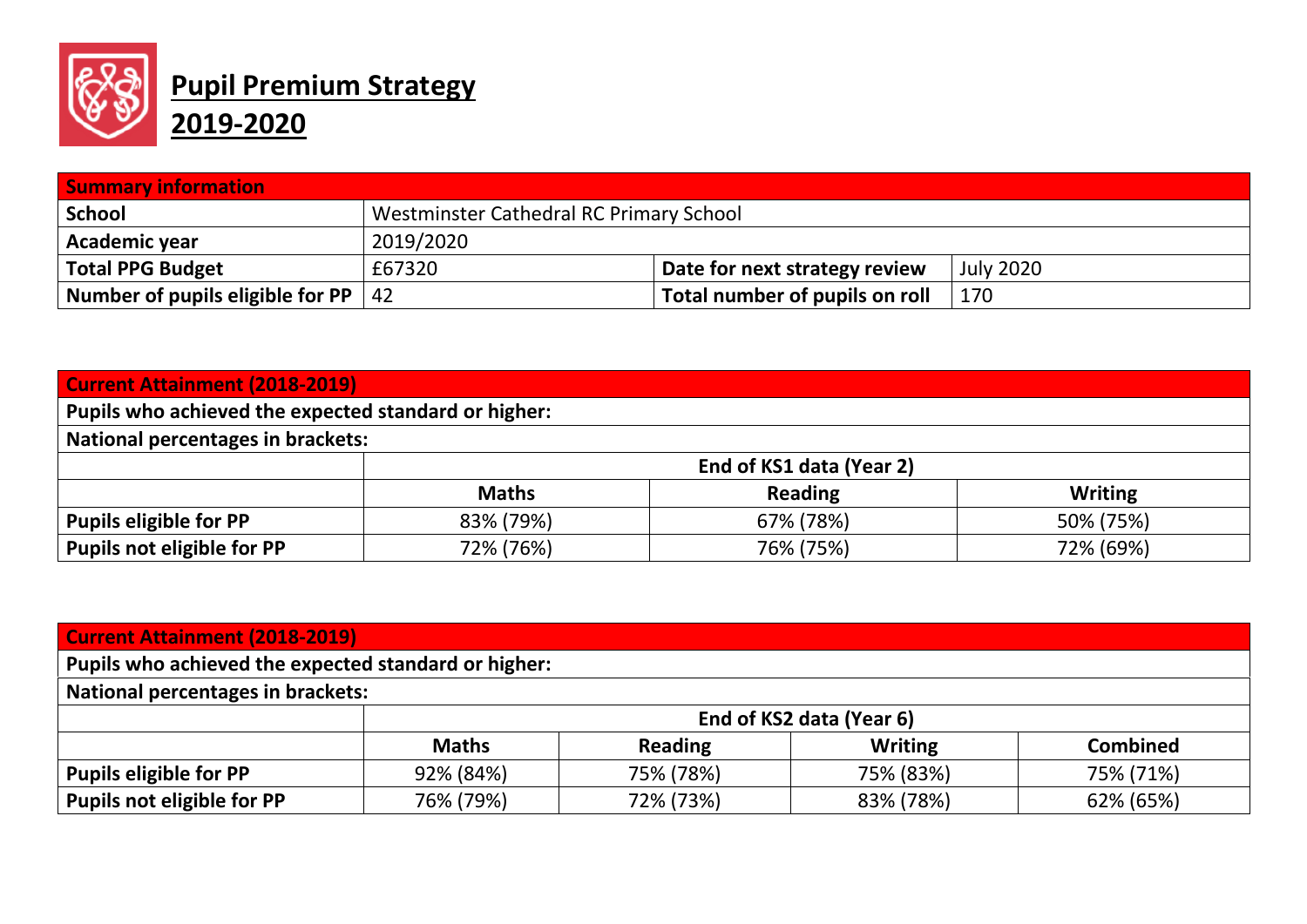| <b>Possible Barriers to learning for some disadvantaged pupils</b>                                                                                                                                                                                                                                                   |                                                                                                          |  |  |  |
|----------------------------------------------------------------------------------------------------------------------------------------------------------------------------------------------------------------------------------------------------------------------------------------------------------------------|----------------------------------------------------------------------------------------------------------|--|--|--|
| <b>External</b>                                                                                                                                                                                                                                                                                                      | <b>Internal</b>                                                                                          |  |  |  |
| Low attendance and punctuality.<br>$\bullet$<br>Lack of exposure to high quality language, both spoken and<br>$\bullet$<br>written.<br>Insufficient lack of resources at home to support.<br>$\bullet$<br>Parental expectations, engagement and commitment to<br>$\bullet$<br>engaging with their child's education. | Access to extra-curricular activities such as: trips, music,<br>residentials.<br>Lower prior attainment. |  |  |  |
| • A lack of self-esteem and confidence.                                                                                                                                                                                                                                                                              |                                                                                                          |  |  |  |

| <b>Intended outcomes</b>               |                                                                                      |
|----------------------------------------|--------------------------------------------------------------------------------------|
| <b>Specific outcomes</b>               | Success criteria                                                                     |
| 1. PP pupils combined attainment is    | 80%+ of PP pupils to achieve at least expected standard in reading / writing / maths |
| at least the same as non-PP pupils.    | combined.                                                                            |
| 2. PP pupils' progress is at least the | PP pupils to progress at similar / higher rate than non-PP pupils.                   |
| same as non-PP pupils.                 | Target in 2019-20 of Value-Added score of 2+.                                        |
| 3. PP pupils' attendance is 96%.       | PP pupils to have at least 95%+ attendance figure.                                   |
| 4. PP pupils are represented in extra- | PP pupils take up places in extra-curricular activities and school trips.            |
| curricular clubs and trips.            |                                                                                      |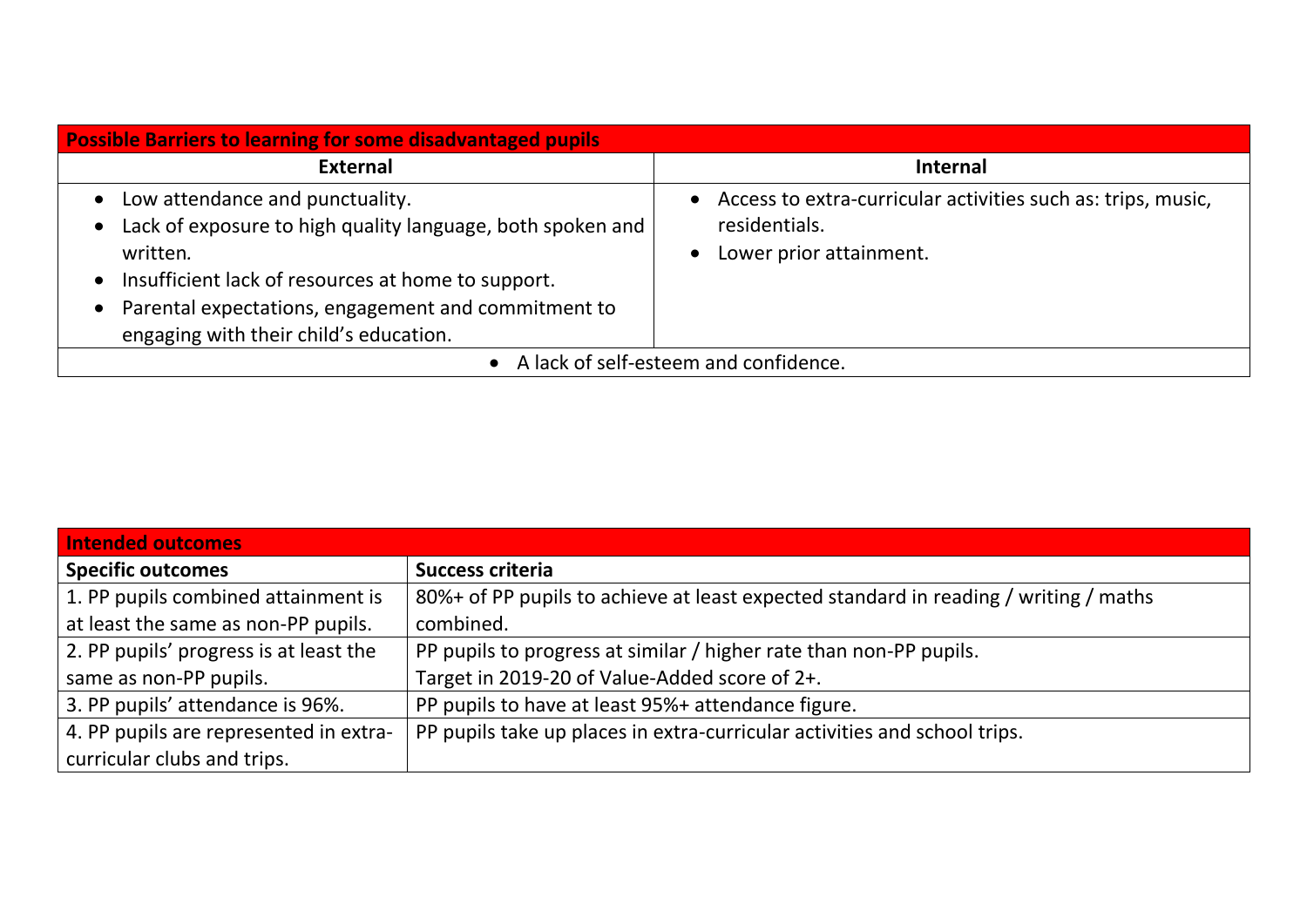| <b>Planned Expenditure - Academic Year (2019-2020)</b> |                         |                              |                                 |                |               |
|--------------------------------------------------------|-------------------------|------------------------------|---------------------------------|----------------|---------------|
| 1. Quality of Teaching for All                         |                         |                              |                                 |                |               |
| Desired outcome?                                       | Chosen approach /       | Evidence for this            | How will you ensure that it is  | Staff lead?    | When will you |
|                                                        | action?                 | strategy?                    | implemented well?               |                | review this?  |
|                                                        | PPG pupils are          | During previous years,       | Discussion of every             | AS / MS /      | Half termly.  |
|                                                        | monitored and tracked   | this level of focus,         | pupil during termly             | PF             |               |
| Outcome 1 and 2                                        | carefully throughout    | tracking and targeting       | PPMs.                           |                |               |
|                                                        | the year during pupil   | has had positive             |                                 |                |               |
|                                                        | progress meetings.      | results.                     |                                 |                |               |
|                                                        | Class teachers to       | Clear and regular            | Subject leaders to<br>$\bullet$ | AS / MS /      | Half termly.  |
|                                                        | carefully differentiate | differentiation              | monitor planning and            | Subject        |               |
| Outcome 1 and 2                                        | planning to cater for   | provides the support         | books to ensure                 | Leaders        |               |
|                                                        | needs of pupils (SEN,   | and challenge that           | appropriate                     |                |               |
|                                                        | LA, MA, HA, More        | enables pupils to make       | differentiation in place.       |                |               |
|                                                        | Able).                  | good progress.               |                                 |                |               |
|                                                        | Staff to use school     | <b>EEF - Sutton Trust</b>    | Subject leaders to              | Subject        | On-going      |
|                                                        | marking code to give    | <b>Teaching and Learning</b> | undertake book                  | <b>leaders</b> |               |
| Outcome 1 and 2                                        | regular quality marking | Toolkit promotes the         | scrutinies as well as pupil     |                |               |
|                                                        | feedback, especially in | positive impact of           | voice.                          |                |               |
|                                                        | the use of Green Pen    | effective feedback           |                                 |                |               |
|                                                        | Questions (GPQs).       |                              |                                 |                |               |
|                                                        |                         |                              |                                 |                |               |
|                                                        |                         |                              | £12320                          |                |               |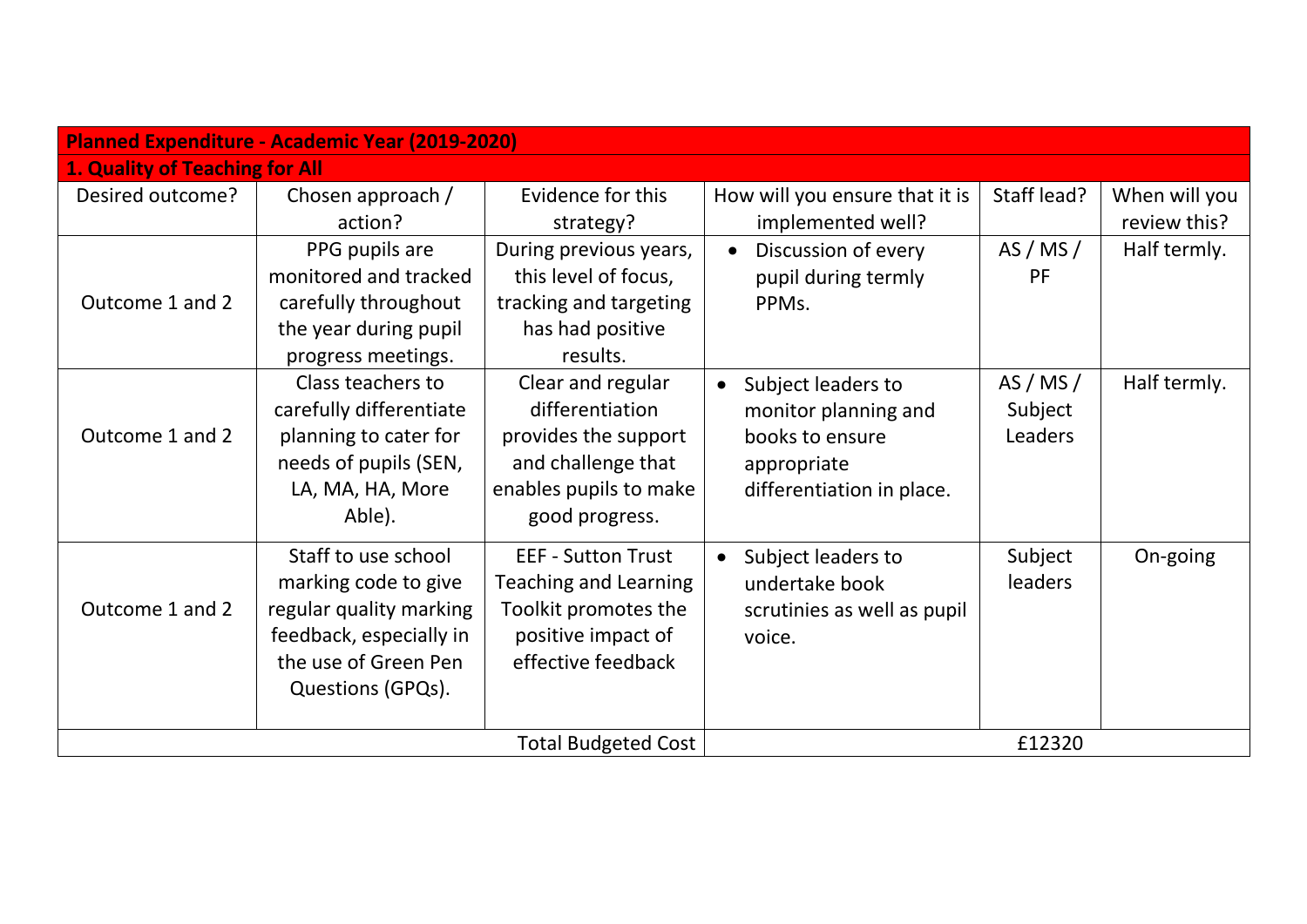| <b>2. Targeted Support</b> |                                                                                                                                     |                                                                                                                                                                                                   |                                                                                                                                                                                                                                                |                       |                     |
|----------------------------|-------------------------------------------------------------------------------------------------------------------------------------|---------------------------------------------------------------------------------------------------------------------------------------------------------------------------------------------------|------------------------------------------------------------------------------------------------------------------------------------------------------------------------------------------------------------------------------------------------|-----------------------|---------------------|
| Desired outcome?           | Chosen approach /                                                                                                                   | Evidence for this                                                                                                                                                                                 | How will you ensure that it is                                                                                                                                                                                                                 | Staff lead?           | When will           |
|                            | action?                                                                                                                             | strategy?                                                                                                                                                                                         | implemented well?                                                                                                                                                                                                                              |                       | you review<br>this? |
| Outcome 1 and 2            | SENCO to ensure that<br>all PP children have<br>been catered for.                                                                   | Previous year's data<br>has shown this careful<br>provision has led to<br>positive results.                                                                                                       | Discussion with SENCO.<br>Discussion with class<br>teachers and TA's to<br>ensure running of<br>intervention/focus<br>groups.                                                                                                                  | AS / PF / YA          | Half termly         |
| Outcome 1 and 2            | Class TAs to target<br>groups / individuals in<br>Reading / Writing /<br>Maths (whether in-<br>class or withdrawn<br>interventions) | Targeted, focused<br>small group support<br>can help to address<br>gaps in understanding<br>as well as being able<br>to give more time to<br>particular pupils.                                   | Discussion during pupil<br>$\bullet$<br>progress meetings.<br>Data tracking / progress<br>$\bullet$<br>checking on 3BM sheets<br>and SIMS marksheets.<br>• Observations (of whole<br>class and TA<br>observations).<br>Discussion with pupils. | AS/PF/MS              | Half termly         |
| Outcome 1 and 2            | Year 6 booster groups<br>to support those at<br>risk of underachieving.<br>Groups run by class<br>teacher / Head<br>Teacher / HLTA. | Small group, focused<br>teaching allows pupils<br>more time with a<br>member of staff to<br>revise and practise.<br>Data from previous<br>years has shown<br>positive benefit of<br>these groups. | Discussion with class<br>$\bullet$<br>teacher.<br>Data tracking / progress<br>checking on 3BM sheets<br>and SIMS marksheets.<br>Pupil progress meetings.                                                                                       | Class<br>teacher / AS | Half termly         |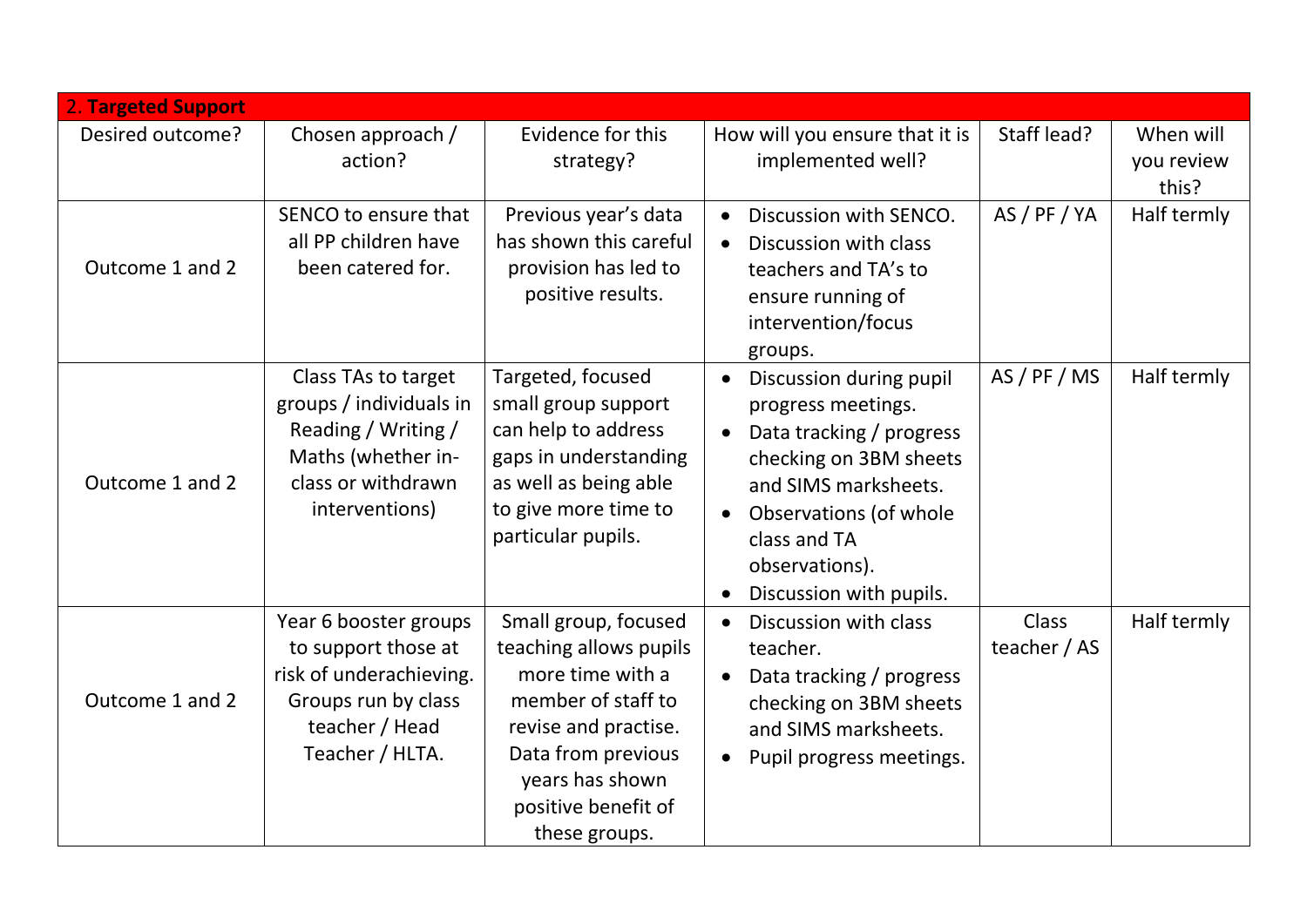| Outcome 1 and 2 | Trained speech and<br>language therapist in<br>school takes children<br>for targeted<br>interventions focused<br>on developing pupils'<br>ability to develop<br>speaking and listening<br>skills. | Previous experience<br>with speech and<br>language therapist had<br>positive benefit on<br>pupils.                                             | • SENCO to liaise with<br>speech and language<br>therapist to review<br>interventions.<br>• Children to be identified<br>during pupil progress<br>meetings.                                                                                              | AS / YA / AW<br>/ PF | Half termly |
|-----------------|---------------------------------------------------------------------------------------------------------------------------------------------------------------------------------------------------|------------------------------------------------------------------------------------------------------------------------------------------------|----------------------------------------------------------------------------------------------------------------------------------------------------------------------------------------------------------------------------------------------------------|----------------------|-------------|
| Outcome 1 and 2 | Member of staff with<br>responsibility for EAL<br>provides support for<br>individuals and groups<br>focusing on language<br>development, reading,<br>writing and<br>confidence-building.          | <b>Interventions</b><br>successful in previous<br>years. Pupils enabled<br>to grow in confidence<br>and develop spoken<br>and written English. | <b>SENCO to liaise with EAL</b><br>leader to review<br>intervention timetable<br>and effectiveness.<br>• Children to be identified<br>during pupil progress<br>meetings.<br>Tracking data on 3BM<br>and SIMs.<br>Discussion with pupils<br>and families. | AS/TA/CA<br>/ PF     | Half termly |
|                 |                                                                                                                                                                                                   | <b>Total Budgeted Cost</b>                                                                                                                     |                                                                                                                                                                                                                                                          | £31500               |             |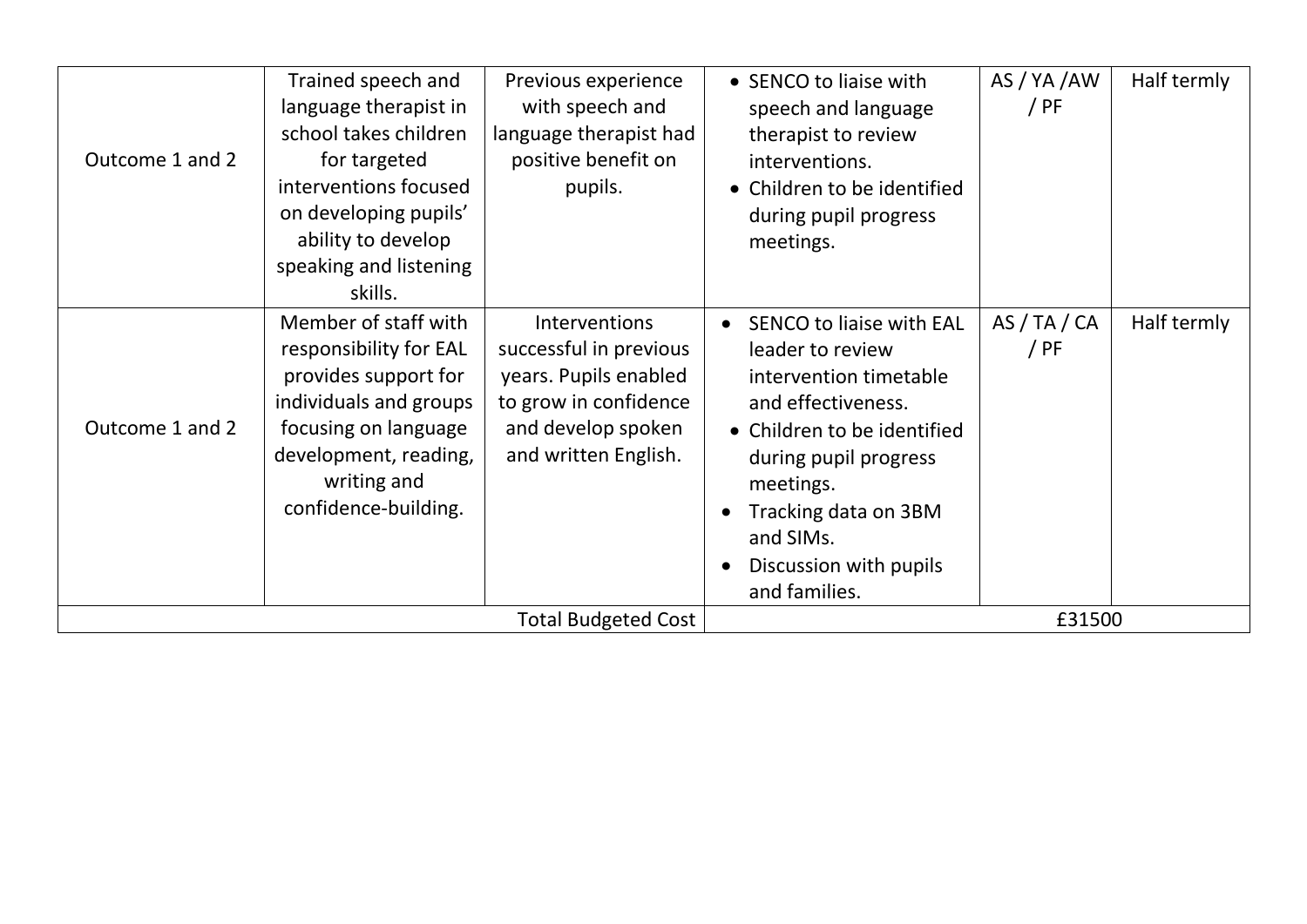| 3. Other Approaches |                                                                                                                                                                                                       |                                                                                                                                                                                                                                                                  |                                                                                                                                                                                             |                       |                                   |
|---------------------|-------------------------------------------------------------------------------------------------------------------------------------------------------------------------------------------------------|------------------------------------------------------------------------------------------------------------------------------------------------------------------------------------------------------------------------------------------------------------------|---------------------------------------------------------------------------------------------------------------------------------------------------------------------------------------------|-----------------------|-----------------------------------|
| Desired outcome?    | Chosen approach /<br>action?                                                                                                                                                                          | Evidence for this<br>strategy?                                                                                                                                                                                                                                   | How will you ensure that it is<br>implemented well?                                                                                                                                         | Staff lead?           | When will<br>you review           |
|                     |                                                                                                                                                                                                       |                                                                                                                                                                                                                                                                  |                                                                                                                                                                                             |                       | this?                             |
| Outcome 1 and 2     | Purchase of Year 6<br>CGP study guides that<br>children can borrow in<br>the run up to SATs.                                                                                                          | In previous years,<br>pupils engaging in<br>extra home learning<br>attained well and<br>made good progress.                                                                                                                                                      | Discussion with pupils<br>$\bullet$<br>about home learning<br>routine.<br>Discussion with parents<br>$\bullet$<br>at parents' meetings.<br>Tracking data on 3BM<br>$\bullet$                | AS / class<br>teacher | Half termly                       |
| Outcome 4           | Provide financial<br>support for pupils in<br>relation to uniforms /<br>after school clubs /<br>sports clubs /<br>breakfast clubs / music<br>tuition / school trips /<br>school residential<br>trips. | When pupils and<br>families feel included,<br>they often are more<br>committed to all of<br>school life, as well as<br>boosting their<br>confidence and self-<br>esteem.<br>This will have a<br>positive impact on<br>educational<br>attainment and<br>progress. | and SIMs.<br>Check after school club<br>$\bullet$<br>registers.<br><b>Review Breakfast Club</b><br>access.<br>Review music tuition<br>registers.<br>Discussion with pupils<br>and families. | AS/PF/<br><b>MS</b>   | Termly                            |
| Outcome 3           | Identify children who<br>have consistent poor<br>attendance to help                                                                                                                                   | National data shows<br>trend between poor<br>attendance and<br>underachieving.<br>Improving attendance                                                                                                                                                           | Checking attendance<br>registers.<br>Checking attendance<br>reports and patterns.<br>Discussions with<br>$\bullet$                                                                          | AS/PF/<br><b>MS</b>   | On-going<br>regular<br>monitoring |